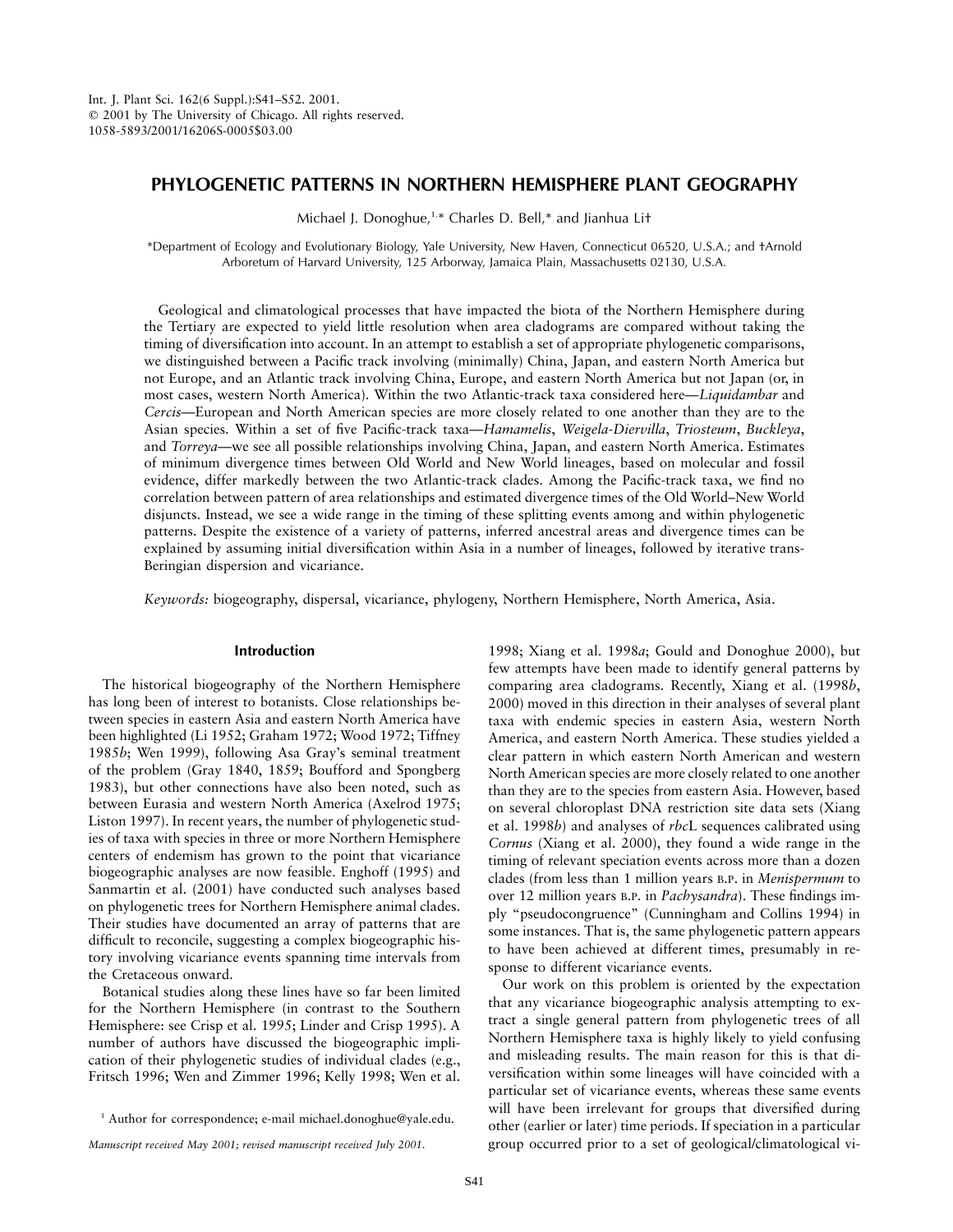cariance events, then the distribution of species among the resulting areas of endemism is a function of the sorting of species into these regions. This is sometimes viewed as the biogeographic analog of lineage sorting (or deep coalescence) of gene trees with respect to a species tree (see Maddison 1997; Page and Charleston 1998). However, if the speciation events within a clade postdated a particular set of vicariance events, then the distribution of these species among the areas of endemism reflects either long-distance dispersal among regions (analogous to the lateral transfer of a gene) or dispersion and vicariance events that influenced these regions at a later date. In such cases, simultaneous analysis of all potentially relevant phylogenies, without some initial sorting by age of diversification, will conflate patterns that took shape at different times and had different underlying causes. Grande (1985) developed a similar view, stressing the importance of absolute time control in sorting out dispersal and vicariance in areas with complex histories. And, although not focused specifically on the timing of splitting events, similar concerns appear to underly some recent developments in cladistic biogeography, such as the identification of "paralogy-free subtrees" (Nelson and Ladiges 1996).

Ideally, one would begin a phylogenetic analysis of Northern Hemisphere biogeography with a large set of phylogenetic trees for which the absolute timing of the relevant splitting events had already been established with confidence. This would allow the sorting of clades into age classes within which the search for a single vicariance pattern might be productive. Lacking such knowledge at the outset of our own studies, however, we began by assigning taxa to either an "Atlantic track" or a "Pacific track" based on specific differences in their distributions across the major areas of endemism (fig. 1). We assigned to an Atlantic track those clades with extant repre-

sentatives in eastern Asia, Europe (and western Asia), and eastern North America but not in Japan/Korea or (in some cases) western North America. In contrast, we assigned to a Pacific track those groups with extant species in eastern China (west to the Himalayas), Japan/Korea, western North America (perhaps only as fossils), and/or eastern North America but not in western Asia or Europe. Note that Asia is here subdivided into two long-recognized areas of endemism; in many clades, species in Japan, Korea, and northeastern China are distinct from those occurring in southern China and west to the Himalayas.

Our rationale in making this distinction was that groups showing the Atlantic track may have had available to them a dispersion pathway north of the Tethys seaway and across the North Atlantic through the Eocene (Tiffney 1985*a*; Sanmartin et al. 2001), or possibly (especially for more vagile and deciduous groups) into the Miocene (Tiffney 2000). In contrast, groups showing the Pacific track might well have migrated more recently between the Old World and New World via Beringia (Tiffney 1985*a*, 1985*b*; Sanmartin et al. 2001), which has been periodically available for dispersion by some plant groups up until the present. On this basis, we might expect intercontinental disjunctions in Atlantic-track plants to date to the Miocene or before, whereas we might find more recent splitting events among Pacific-track taxa.

In this article, we include discussion of two Atlantic-track groups on which we have worked (*Liquidambar* and *Cercis*) but focus primary attention on six seed-plant clades representing the Pacific track (*Hamamelis*, *Weigela*-*Diervilla*, *Triosteum*, *Buckleya*, and *Torreya*). Specifically, we ask whether the latter show a common phylogenetic pattern involving China, Japan, and eastern North America and whether the timing of splitting events between the Old World and New World closely



**Fig. 1** Hypothetical relationships in a clade with an Atlantic track (present, minimally, in China, Europe, and eastern North America but not in Japan) and a second clade with a Pacific track (present, minimally, in China, Japan, and North America but not in Europe). Atlantictrack taxa may have older divergence times than many Pacific-track taxa.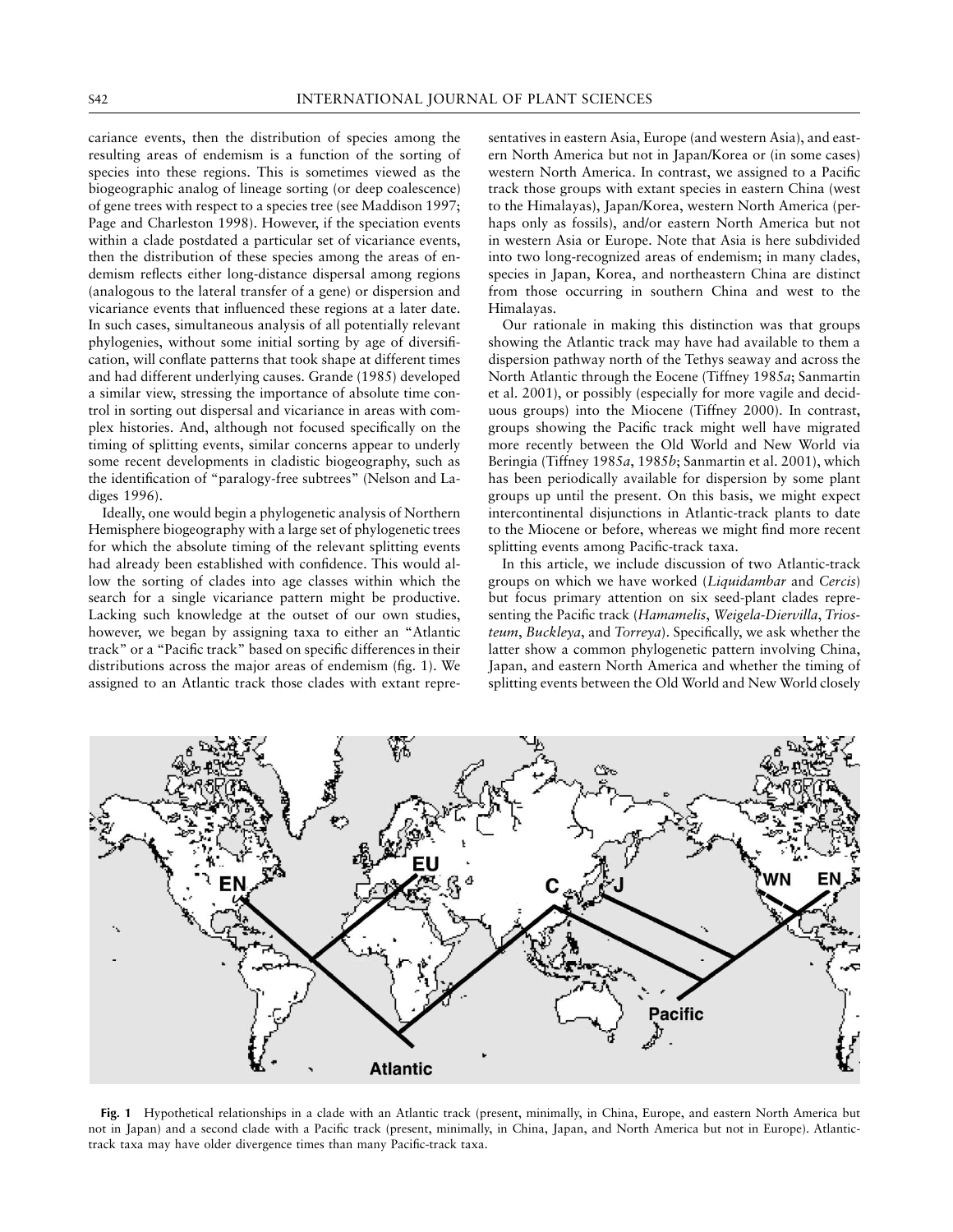correspond to phylogenetic patterns. Finally, we consider historical scenarios to account for both inferred dispersal and vicariance events and for a set of divergence-time estimates.

# **Phylogenetic Hypotheses and Area Cladograms**

Our analyses build on phylogenetic studies that we have conducted over the past several years. These studies are published or are in press, and the data sets and trees can be obtained from TreeBASE (http://www.herbaria.harvard.edu/ treebase). The individual studies should be consulted for additional details, including relevant taxonomic and nomenclatural information, additional fossil and geographic information, and specifics on the underlying data sets and analyses. In this section, we briefly summarize the results of each of these analyses as they pertain to the Northern Hemisphere biogeographic problem and then compare the set of implied area cladograms ("taxon-distribution cladograms," as opposed to "areagrams," *sensu* Swenson et al. 2001).

#### *Atlantic-Track Clades*

*Liquidambar* **(Hamamelidaceae; Li and Donoghue 1999).** Our analyses, based on a combination of *mat*K (Li et al. 1997), nrDNA ITS, *trn*L intron, and GBSS (*waxy*) sequences (3164 characters; 298 variable, 39 parsimony informative) from four accessions representing four species of *Liquidambar* and one accession each of the outgroups *Mytilaria* and *Exbucklandia* (see Li et al. 1997, 1999*a*, 1999*b*), support the conclusion that the North and Central American species *Liquidambar styraciflua* is more closely related to *Liquidambar orientalis* of Europe and western Asia (bootstrap =  $86\%$ ) than it is to the eastern Asian species *Liquidambar acalycina* and *Liquidambar formosana* (bootstrap =  $100\%$ ). These results are consistent with those obtained by Hoey and Parks (1991) based on isozyme data and by Li et al. (1997) based on *mat*K sequences alone. Shi et al. (1998) derived similar results based on ITS sequences, although their analyses also linked the Asian species *Altingia chinensis* and *Semiliquidambar cathayensis* with *L. formosana*.

*Cercis* **(Leguminosae; Davis et al. 2001).** A parsimony analysis of combined ITS and *ndh*F sequences (1396 characters; 194 variable, 29 parsimony informative) from 11 accessions (representing six species) of *Cercis* and one accession of an outgroup *Bauhinia faberi* supports a tree in which the two North American species, *Cercis canadensis* of eastern North America and *Cercis occidentalis* from western North America, form a clade with the European and western Asian species, *Cercis siliquastrum* (bootstrap =  $93\%$ ), to the exclusion of three Chinese species, *Cercis chinensis*, *Cercis gigantae*, and *Cercis chingii*. Within the Europe–North America clade, *C. siliquastrum* may be more closely related to the eastern *C. canadensis* than it is to the western *C. occidentalis*, but support for this conclusion is weak.

#### *Pacific-Track Clades*

*Hamamelis* **(Hamamelidaceae; Li et al. 2000).** Our analyses of a combination of ITS, *trn*L-F, *mat*K, and GBSS (*waxy*) sequences (3146 characters; 123 variable, 18 parsimony informative) from five accessions representing five species of *Ha-*

*mamelis* and one accession of an outgroup *Fothergilla major* (Li et al. 1999*a*, 1999*b*) support the conclusion that the three North American species, *Hamamelis virginiana*, *Hamamelis vernalis*, and *Hamamelis mexicana*, form a clade (bootstrap  $= 98\%$ ) that is more closely related to the Japanese species, *Hamamelis japonica* (bootstrap =  $83\%$ ), than it is to the Chinese species, *Hamamelis mollis*. Wen and Shi (1998) obtained the same basic result (*H. japonica* sister to the North American species; bootstrap =  $64\%$ ) with a parsimony analysis of ITS sequences alone.

*Weigela***-***Diervilla* **(Diervilleae, Caprifoliaceae; Kim and Kim 1999).** Based on analyses of 21 ITS region sequences (representing 11 species of *Weigela*, three species of *Diervilla*, and three Caprifoliaceae s.s. outgroups) with 51 parsimonyinformative characters (621 nucleotide sites, 98 variable), Kim and Kim (1999) found *Weigela* to be paraphyletic. Specifically, *Weigela middendorfiana* and *Weigela maximowiczii* (sections *Calyptrostigma* and *Weigelastrum*, respectively; *sensu* Hara 1983) from Japan appear to be more closely related to the eastern North American *Diervilla* (*Diervilla lonicera*, *Diervilla sessilifolia*, and *Diervilla ribularis*; bootstrap = 99%) than they are to the other species of *Weigela* from China, Korea, and Japan. Bootstrap support for *W. middendorfiana* + *Diervilla* is, however, only 56%, and the association of *W. maximowiczii* with this clade is even less clearly resolved. In connection with estimating splitting times (see below), we reanalyzed the Kim and Kim (1999) data together with other Caprifoliaceae ITS sequences and obtained the same basic results within the *Weigela*-*Diervilla* clade.

*Triosteum* **(Caprifoliaceae; Gould and Donoghue 2000).** An analysis of 11 accessions representing six species of *Triosteum* and seven outgroup accessions from species of *Symphoricarpos*, *Lonicera*, and *Leycesteria* scored for 1522 ITS and GBSS (*waxy*) characters (117 parsimony informative) recovered a clade consisting of the three eastern North American species, *Triosteum aurantiacum*, *Triosteum angustifolium*, and *Triosteum perfoliatum* (bootstrap  $= 100\%$ ), which is sister (bootstrap = 87%) to two Chinese species, *Triosteum himalayanum* and *Triosteum pinnatifidum* (bootstrap = 98%). The Japanese species *Triosteum sinuatum* is sister to the clade containing all of the other species. For the purpose of estimating divergence times (see below), the *Triosteum* ITS data were combined with ITS sequences from other Caprifoliaceae *sensu lato*.

*Buckleya* **(Santalaceae; Li et al. 2001***a***).** Our analysis of nine accessions representing five species of *Buckleya* and one accession of the outgroup *Thesium* (see Nickrent et al. 1998), scored for 767 ITS characters (257 variable, 94 parsimony informative), indicates that the eastern North American species *Buckleya distichophylla* is more closely related to the Chinese species *Buckleya graebneriana* (bootstrap =  $100\%$ ) than it is to a Japanese and Chinese species complex (bootstrap  $=$ 100%) consisting of *Buckleya lanceolata* (Japan) and *Buckleya henryi* (China).

*Torreya* **(Taxaceae; Li et al. 2001***b***).** Our analysis based on nrDNA ITS nucleotide sequences (1214 aligned nucleotide sites; 225 variable, 184 parsimony informative) obtained from 14 accessions representing seven species of *Torreya* and one accession of the outgroup *Amentotaxus argotaeda* (see Cheng et al. 2000) indicates that all of the Asian species (*Torreya*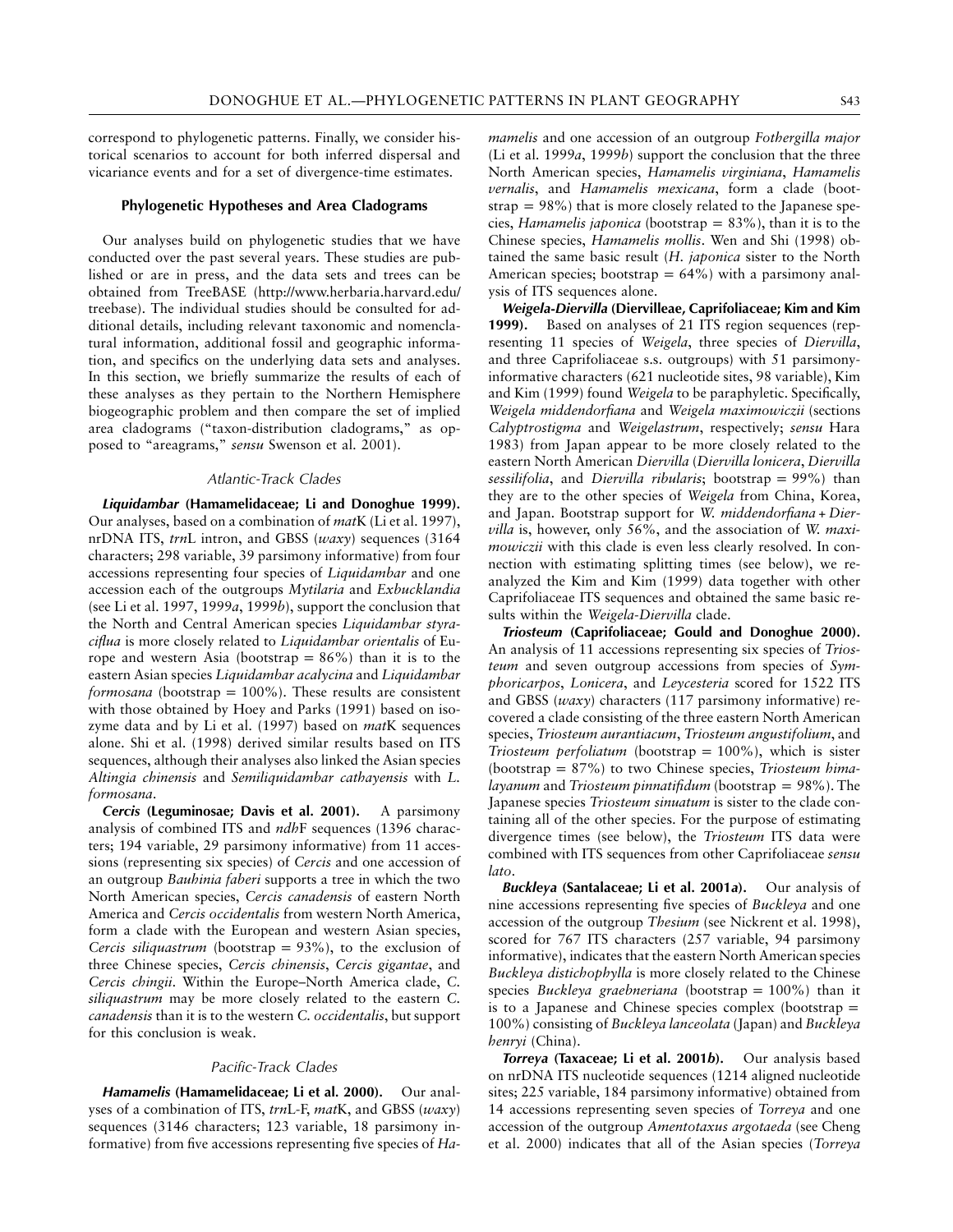*fargesii*, *Torreya grandis*, *Torreya jackii*, and *Torreya yunnanensis* from China; *Torreya nucifera* from Japan) form a clade (bootstrap =  $75\%$ ) that is sister to a lineage containing the two North American species (bootstrap = 95%), Torreya tax*ifolia* (Florida and Georgia) and *Torreya californica* (California).

#### *Area Cladograms*

Reduced-area cladograms (redundant areas removed) for our two Atlantic-track and five Pacific-track clades are shown in figure 2. The Atlantic-track cladograms for *Liquidambar* and *Cercis* indicate that the North American species are more closely related to the European/western Asian species than they are to the eastern Asian species (fig. 2*a*, 2*b*). In contrast, in the case of the Pacific-track taxa, we have recovered examples of each of the possible relationships among Japan, China, and eastern North America (fig. 2*c*–2*g*). In *Hamamelis* and *Weigela-Diervilla* (fig. 2*c*, 2*d*), eastern North American and Japanese species form a clade exclusive of the Chinese species. In *Triosteum* and *Buckleya* (fig. 2*e*, 2*f*), eastern North America and China are united to the exclusion of Japan. Additionally, in *Torreya* (fig. 2*g*), China and Japan are united to the exclusion of North America.

How can the differences among Pacific-track patterns be explained? Perhaps one of the three phylogenetic patterns correctly reflects a series of vicariance events that also impacted the diversification of the other clades. In this case, one either needs to suppose that there were errors in phylogenetic inference in some cases or that some other factors (e.g., extinction, dispersal, etc.) resulted in apparent incongruence. Errors in phylogenetic inference are certainly possible; although, as noted above, bootstrap support for the key relationships is strong in most cases. If we felt compelled to reconcile the entire set of trees—in effect, choosing among the three patterns—we could attempt to identify one that minimized some quantity, such as the number of extinction and/or dispersal events (see Page and Charleston 1998). In this particular case, however, two of the patterns are equally represented, and, in view of the small sample, any such choice would be unconvincing.

An alternative explanation supposes that the different area relationships reflect dispersal-vicariance events that occurred at different times. For example, the basal Old World–New World split in *Torreya* might reflect an early vicariance event that did not impact the other taxa, perhaps because transcontinental distributions had not yet been established in these groups. Likewise, the other two patterns might reflect responses to vicariance events at later times.

To help distinguish among these alternatives, estimates of the relevant divergence times are needed. If transcontinental divergence estimates were comparable for all of the clades, then reconciliation (yielding a single pattern of relationship among areas) would be a justified goal. In this case, further resolution would require additional relevant area cladograms. If, on the other hand, divergence times differed markedly among clades, then a series of temporally distinct vicariance events that differentially impacted diversification in these groups would be favored. In this case, general patterns might still be identified by comparing area cladograms in which divergence events appeared to be roughly the same age.



**Fig. 2** Reduced-area cladograms (redundant areas omitted) for two Atlantic-track clades and five Pacific-track clades. Age estimates and inferred geographic areas for numbered nodes are given in table 1.  $EU = Europe/western Asia$ ;  $C = China$ ;  $J = Japan/Korea$ ; *WN* = western North America;  $EN =$  eastern North America.

## **Estimating Disjunction Times**

To estimate the ages of transcontinental disjunctions, we reanalyzed DNA sequence data from the seven studies discussed above, using the reported alignments. To make the best use of fossil information, we analyzed ITS sequences from *Triosteum* and *Weigela*-*Diervilla* together (see below); sequences in the concatenated data set were readily aligned by eye, and the data set and trees are available in TreeBASE.

Maximum likelihood methods were used to estimate phylogenetic relationships and branch lengths for each of the data sets. All analyses recovered trees that were in agreement with previously published results, which were derived using maximum parsimony. Maximum likelihood searches were conducted with PAUP\* 4.0 beta8 (Swofford 2001) using either branch-and-bound or heuristic (TBR branch swapping, 100 random addition replicates) algorithms, depending on the number of taxa.

To determine the best-fitting model of DNA substitution for each data set, a series of hierarchical likelihood ratio tests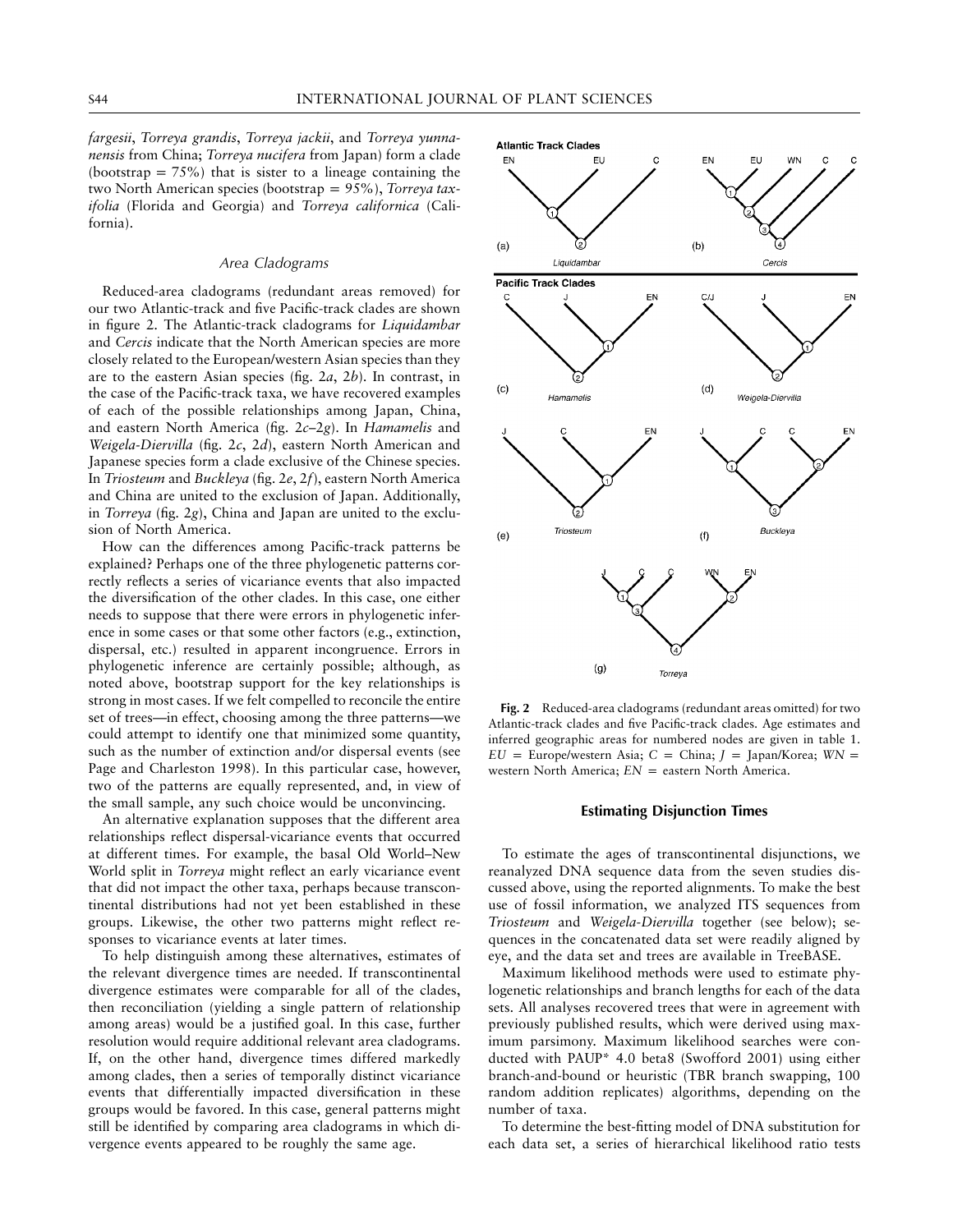(Felsenstein 1981; Goldman 1993) was performed using a program written in PYTHON for the LINUX operating system (Bell 2001). The parameters for the corresponding models were estimated with tree topologies obtained from maximum parsimony analyses. Trees recovered from minimum evolution distance searches and those constructed with the Neighbor-Joining algorithm for a variety of corrected distances (i.e., Jukes-Cantor, logDet paralinear, Kimura 2-parameter) were also used to determine the best-fitting model.

We used trees resulting from maximum likelihood searches to test for rate constancy among lineages (i.e., the presence of a molecular clock) using  $2[-\ln L_1 - (-\ln L_0)]$  as a test statistic. This was compared to a  $\chi^2$  distribution (with  $n-2$  degrees of freedom, where  $n =$  number of taxa) to assess significance. When the presence of a clock could not be rejected (*Liquidambar*, *Cercis*, *Hamamelis*, and *Buckleya*), we used branchlength estimates (obtained with maximum likelihood on clockparameterized trees) as proportional to time to estimate divergence times for clades of interest. When a clock was rejected (*P* value ! 0.05; *Weigela*-*Diervilla*, *Triosteum*, and *Torreya*), we used Sanderson's (1997) nonparametric ratesmoothing algorithm to estimate divergence times.

To estimate standard errors associated with divergence dates, we used a strategy similar to the three-step procedure of Baldwin and Sanderson (1998). Baldwin and Sanderson (1998) used a nonparametric procedure to estimate the stochastic error caused by having sampled only a finite number of nucleotide characters. We have used a parametric bootstrapping approach as follows: (1) 100 data sets were simulated with the computer software Seq-Gen version 1.2.3 (Rambaut and Grassly 1997); (2) the resulting data sets were imported into PAUP\*, and divergence times were estimated on the original tree topology using the sequence model and parameters estimated from the original data; and (3) the resulting branchlength estimates from the simulated data sets were used to calculate the variance in divergence time estimates. These error estimates, thus, reflect the stochastic error associated with the molecular evolution process.

To calibrate rates of molecular evolution, we used fossil data from the literature, when available, to estimate minimum ages for particular clades. For *Buckleya*, where fossils are lacking, we used ITS substitution rates from the literature. The following paragraphs provide further details on age estimates for each clade.

#### *Atlantic-Track Clades*

*Liquidambar***.** The *Liquidambar*-*Altingia* lineage is inferred to have been in existence in the Late Cretaceous, at least 90 million years B.P. (Friis and Crane 1989; Endress and Friis 1991; Zhou et al. 2001). Based on fossil pollen (Muller 1981; Wang 1992) and leaves (Manchester 1999) from the Middle Eocene, which we interpret to be nested within crown *Liquidambar*, we infer that *Liquidambar* itself probably existed by the beginning of the Eocene (ca. 55 million years B.P.). Using these dates and the combined data set of Li and Donoghue (1999), we estimate that the divergence between Eurasian *Liquidambar orientalis* and North American *Liquidambar styraciflua* occurred by  $34.99 \pm 5.5$  million years B.P. This is substantially older than estimates of between 7 and 13 million years B.P. for this split based on isozyme data (Hoey and Parks 1991).

*Cercis***.** Davis et al. (2001) reviewed the fossil record of *Cercis* (see references therein) and calibrated their estimates of divergence times using the oldest reliable fossil, namely fruiting material from the Oligocene (ca. 32 million years B.P.) of Oregon (Manchester and Meyer 1987; Herendeen et al. 1992). By placing this fossil at a range of positions within *Cercis*, they obtained ages for the disjunction between the Eurasian *Cercis siliquatrum* and the eastern North American *Cercis canadensis* ranging from 9.1 to 32 million years B.P. On the basis of its winged fruits and its geographic location, the fossil might best be interpreted as belonging within the crown clade that includes all *Cercis* species except *Cercis chingii* (which has unwinged fruits). Assigning an age of 32 million years B.P. to this node yields an estimate of  $15.41 \pm 2.3$  million years B.P. for the intercontinental disjunction.

# *Pacific-Track Clades*

*Hamamelis***.** Crown Hamamelidaceae, and within it the Hamamelidoideae line, probably existed by the Late Cretaceous (Endress and Friis 1991; Zhou et al. 2001). The clade including *Hamamelis* and the Fothergilleae (Shi et al. 1998; Li et al. 1999*a*, 1999*b*) might also have originated in the Cretaceous but certainly was in existence by the mid-Eocene, judging by fossils that can be assigned with confidence to related clades (*Corylopsis*, *Fortunearia/Sinowilsonia*; Manchester 1999; also see Friis and Crane 1989 for discussion of older fossils less securely assigned to *Disanthus* and *Rhodeoleia*). Fossil leaves have been assigned to *Hamamelis* itself from the Paleocene onward (references in Li et al. 2000), but these are often difficult to distinguish from related groups. If we accept, conservatively, the existence of the *Hamamelis*-Fothergilleae clade by the mid-Eocene (ca. 44 million years B.P.), the split between *Hamamelis japonica* and the North American clade is estimated to have occurred by  $18.87 \pm 3.7$  million years B.P. If the Cretaceous flowers of Endress and Friis (1991) turn out to represent *Hamamelis* itself or if Paleocene or Eocene fossil leaves can be linked to the Japan–New World clade within *Hamamelis* (see Li et al. 2000), then the divergence-time estimate for the intercontinental disjunction would shift farther back in time.

*Weigela***-***Diervilla* **and** *Triosteum***.** *Weigela* seeds have been described from several Miocene localities (references in Manchester and Donoghue 1995); fossils of *Triosteum* are unknown. In the context of Dipsacales phylogeny, we can make use of other fossils to establish the age of the most recent common ancestor of these two groups. Morphological and molecular studies of Dipsacales phylogeny (Judd et al. 1994; Backlund and Donoghue 1996; Pyck et al. 1999; M. J. Donoghue, T. Eriksson, P. A. Reeves, and R. G. Olmstead, unpublished data) have recovered three major clades situated near the base of the Caprifoliaceae (*sensu* Judd et al. 1994; M. J. Donoghue, T. Eriksson, P. A. Reeves, and R. G. Olmstead, unpublished data): (1) Caprifolieae, which includes *Triosteum*, *Lonicera*, *Symphoricarpos*, *Leycesteria*, and probably *Heptacodium*; (2) Diervilleae, including *Weigela* and *Diervilla*, and (3) the remainder of the Caprifoliaceae s.l., including the Linnaeeae (*Linnaea*, *Abelia*, *Kolkwitzia*, and *Dipelta*), Morina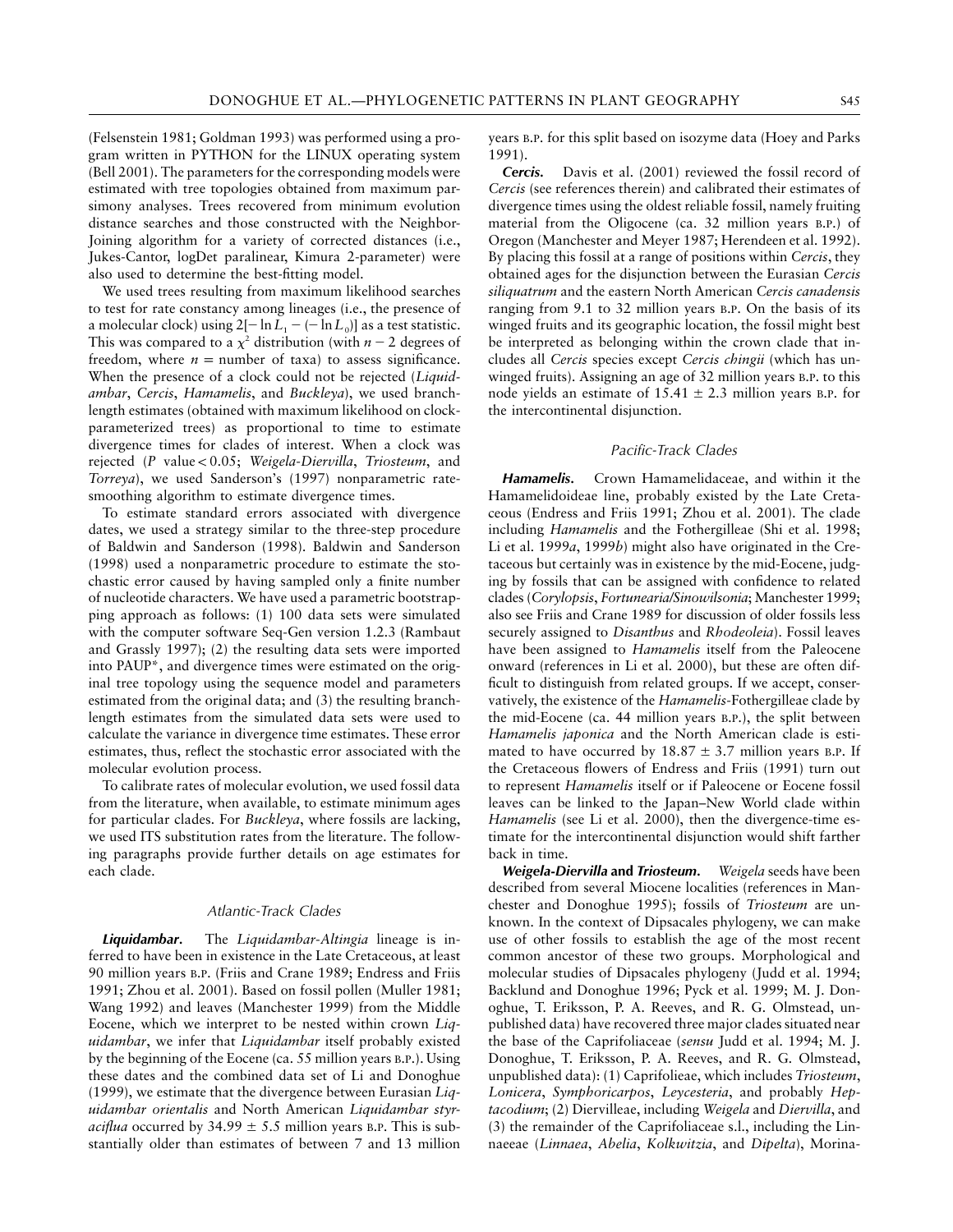ceae, Valerianaceae, and Dipsacaceae. Although relationships among these clades have not yet been convincingly resolved, either the Caprifolieae or the Diervilleae are sister to the remaining two lineages. A direct relationship between Caprifolieae and Diervilleae is not supported by the data. *Dipelta* (Linnaeeae) is known from fruits of the Late Eocene of England (Reid and Chandler 1926), and its extinct sister group *Diplodipelta* is found in the Eocene and Miocene of western North America (Manchester and Donoghue 1995). If the split between these two groups occurred by ca. 35 million years B.P., then the basal Dipsacales splitting event must also have occurred before this time, probably before the middle of the Eocene (ca. 44 million years B.P.). This is consistent with reports of fossil pollen of the *Lonicera* type and various leaf fossils from the early Tertiary (reviewed in Manchester and Donoghue 1995). Assigning an age of 44 million years B.P. to the most recent common ancestor of *Weigela-Diervilla* and *Triosteum*, we estimate the intercontinental disjunction in *Weigela-Diervilla* to be  $5.19 \pm 0.5$  million years B.P. and in *Triosteum* to be  $10.06 \pm 1.5$  million years B.P.

*Buckleya***.** Fossils of *Buckleya*, or of closely related plants, are presently unknown. Li et al. (2001*a*) estimated divergence times within *Buckleya* using the slowest known rate of substitution for ITS (from Winteraceae; Suh et al. 1993) and the fastest rate (from *Robinsonia*, Asteraceae; Sang et al. 1995). The slowest rate was dismissed on the grounds that it predicted pre-Cretaceous divergence times for *Buckleya*. The *Robinsonia* rate yielded a split between the Chinese *Buckleya graebneriana* and the eastern North American *Buckleya distichophylla* of ca. 5 million years B.P. Although this might be justified on the grounds that nucleotide substitution rate may be elevated in parasitic and hemiparasitic plants (Nickrent et al. 1998), here we have made a more conservative estimate based on the somewhat slower substitution rate (3.94  $\times$  10<sup>-9</sup>) obtained by Sang et al. (1994) for *Dendroseris* (Asteraceae), which is similar to estimates made for *Gossypium* by Wendel et al. (1995). This yields an estimated intercontinental disjunction time of  $9.64 \pm 1.8$  million years B.P.

*Torreya***.** *Torreya* and its sister group *Amentotaxus*(Cheng et al. 2000) are both well known from fossil material. *Torreya* fossils are reported from the middle Jurassic, and *Amentotaxus* fossils are reported from the Late Cretaceous (Florin 1963). If the divergence between these lineages is dated at 165 million years B.P. (Jurassic), the Old World–New World disjunction is estimated at  $19.14 \pm 3.4$  million years B.P. (Li et al. 2001*b*). In view of uncertainty about the identification of Jurassic material, and age estimates for deeper splitting events within Taxaceae (Cheng et al. 2000), we have estimated divergence times based on the assumption that *Torreya* and *Amentotaxus* were separated by the beginning of the Cretaceous, 144 million years B.P. On this basis, we obtain an estimate for the intercontinental disjunction of  $16.70 \pm 3.0$  million years B.P.

Our age estimates are summarized in table 1 and figure 3. It is important to stress that these results depend directly on the assumptions specified above, which are more secure in some cases than in others, and that these are estimates of minimum divergence time (see below). More refined estimates await new fossil material or reinterpretation of existing fossils.

Despite the preliminary nature of this exercise, however, several general results are noteworthy. First, the prediction that

intercontinental disjunctions are older in Atlantic-track taxa than those in Pacific-track taxa is only partially corroborated. Our estimated intercontinental disjunction times for *Liquidambar* and *Cercis* differ considerably, and the divergence in *Cercis* is more similar to several Pacific-track taxa (see further discussion below). Second, our Pacific-track clades show a wide range of minimum divergence times, from ca. 5 million years B.P. (in *Weigela-Diervilla*) to more than 18 million years B.P. (in *Hamamelis*). Third, there is wide variation in timing even within particular Pacific-track phylogenetic patterns (fig. 3). Thus, within the (China(Japan,E.N.A.)) pattern, the Old World–New World split is estimated at over 18 million years B.P. for *Hamamelis* and at only ca. 5 million years B.P. for *Weigela*-*Diervilla*. We see the same area relations in *Viburnum* section *Pseudotinus* (M. J. Donoghue and J. Li, unpublished data) but with almost no ITS nucleotide differences between the Japanese *Viburnum furcatum* and the eastern North American *Viburnum lantanoides*. This implies an even more recent intercontinental disjunction. In contrast, in our two representatives of the (Japan(China,E.N.A.)) pattern, *Triosteum* and *Buckleya*, the minimum times for intercontinental disjunction are estimated at around 10 million years B.P., implying that vicariance in these taxa may have been caused by the same factors. Finally, the split in *Torreya*, with the (N.A.(Japan, China)) pattern, is estimated around 17 million years B.P. Although no pattern comparable to *Torreya* exists among the clades discussed here, our preliminary study of *Stewartia* (J. Li, P. Del Tredici, S. Yang, and M. J. Donoghue, unpublished data) shows similar area relationships and an Old World–New World split during the same general time period. Xiang et al. (1998*b*, 2000) have estimated much more recent divergence times for several groups with this phylogenetic pattern.

In general, our results are similar to those of Xiang et al. (2000), who used a substitution rate for *rbc*L sequences calibrated by fossils in *Cornus*, in that we see a significant range of intercontinental disjunction times across clades (also see table 2 in Wen 1999). However, Xiang et al. (2000) reported several intercontinental divergence times much younger than we have found in our analyses (e.g., *Menispermum*, at less than 1 million years B.P.). In fact, in most of their taxa, disjunctions are estimated in the Pliocene, with an average age of ca. 5 million years B.P. With the exception of *Weigela-Diervilla*, at ca. 5 million years B.P., our taxa show older splitting times than reported by Xiang et al. (except for their estimate for *Pachysandra* at ca. 12 million years B.P.). Taking all of these analyses together, we see a range from less than 1 to more than 18 million years B.P. This, we believe, implies response in different clades to vicariance events at a number of different times during the Tertiary and especially during the Neogene. As predicted, intercontinental splits in the Pacifictrack taxa appear to be too young (taking our minimum-age estimates at face value) for the North Atlantic dispersion pathway to be relevant. Beringian dispersion appears more likely.

Finally, the observation of a wide range of divergence times for taxa showing the same area relationships implies that there are instances of pseudocongruence (Cunningham and Collins 1994). Just as interestingly, we also see the inverse. That is, during the same general time period, we find taxa exhibiting different area relationships. For example, despite differences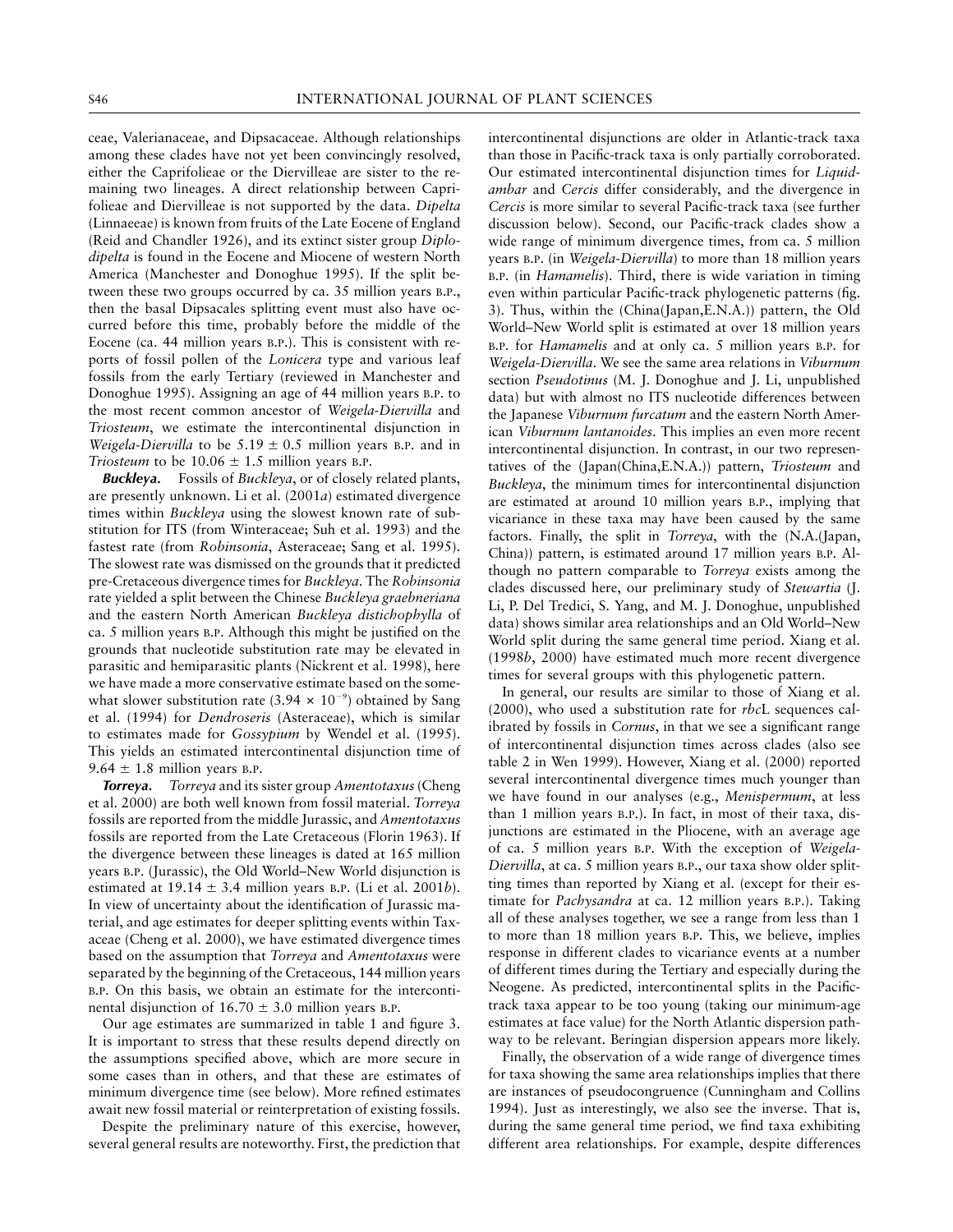| Age Estimates and DIVA Inferences for Area Cladograms in Figure 2 |                                                       |                                                   |                                                 |
|-------------------------------------------------------------------|-------------------------------------------------------|---------------------------------------------------|-------------------------------------------------|
| Clade/node                                                        | Estimated<br>divergence times<br>(million years B.P.) | <b>DIVA</b><br>reconstructions<br>(unconstrained) | <b>DIVA</b><br>reconstructions<br>(constrained) |
| Liquidambar:                                                      |                                                       |                                                   |                                                 |
| 1                                                                 |                                                       | <b>EN-EU</b>                                      | <b>EN-EU</b>                                    |
| $\overline{2}$                                                    | $\frac{34.99 \pm 5.5}{55^{*}}$                        | EN-EU-C                                           | EN-C, EU-C                                      |
| Cercis:                                                           |                                                       |                                                   |                                                 |
| 1                                                                 | $15.41 \pm 2.3$                                       | <b>EN-EU</b>                                      | <b>EN-EU</b>                                    |
| $\overline{2}$                                                    | $15.42 \pm 3.1$                                       | <b>EN-EU-WN</b>                                   | EU-WN, EN-WN                                    |
| $\overline{3}$                                                    | $32*$                                                 | EN-EU-WN-C                                        | WN-C, EU-C, EN-C                                |
| $\overline{4}$                                                    | $46.39 \pm 9.6$                                       | EN-EU-WN-C                                        | C, WN-C, EU-C, EN-C                             |
| Hamamelis:                                                        |                                                       |                                                   |                                                 |
| 1                                                                 | $18.87 \pm 3.7$                                       | $I-EN$                                            | $I-EN$                                          |
| $\overline{2}$                                                    | $23.32 \pm 4.6$                                       | $C-I-EN$                                          | $C-I$ , $C-EN$                                  |
| Weigela-Diervilla:                                                |                                                       |                                                   |                                                 |
| 1                                                                 |                                                       | $I-EN$                                            | $I-EN$                                          |
| $\overline{2}$                                                    | $\frac{5.19 \pm 0.5}{6.94 \pm 1.2}$                   | $C-I-EN$                                          | C-J, C-EN                                       |
| Triosteum:                                                        |                                                       |                                                   |                                                 |
| 1                                                                 | $10.06 \pm 1.5$                                       | $C$ -EN                                           | $C$ -EN                                         |
| 2                                                                 | $17.67 \pm 3.2$                                       | $C-J-EN$                                          | C-J, J-NE                                       |
| Buckleya:                                                         |                                                       |                                                   |                                                 |
| 1                                                                 | $5.84 \pm 0.6$                                        | $C-I$                                             | $C-I$                                           |
| $\overline{2}$                                                    | $9.64 \pm 1.8$                                        | $C$ -EN                                           | $C$ -EN                                         |
| $\overline{3}$                                                    | $23.85 \pm 5.1$                                       | C, J-EN, C-J-EN                                   | C                                               |
| Torreya:                                                          |                                                       |                                                   |                                                 |
| 1                                                                 | 7.63 $\pm$ 0.9                                        | C-J                                               | C-J                                             |
| $\overline{2}$                                                    | 7.19 $\pm$ 0.9                                        | EN-WN                                             | <b>WN-EN</b>                                    |
| $\mathfrak{Z}$                                                    | $8.90 \pm 1.0$                                        | $\mathsf{C}$                                      | $\mathsf{C}$                                    |
| $\overline{4}$                                                    | $16.70 \pm 3.0$                                       | C-WN-EN, J-WN-EN, C-J-WN-EN                       | C-WN, C-EN                                      |

**Table 1**

Note. Estimated divergence dates for intercontinental disjunctions are underlined; underlined DIVA reconstructions contain geographically adjacent areas (see text).  $* =$  fossil calibration; EU = Europe; C = China; J = Japan; EN = eastern North America;  $WN = western North America$ .

in phylogenetic pattern, divergence estimates overlap for *Hamamelis* and *Torreya* in the 15–18 million years B.P. interval.

#### **Historical Scenarios**

How can these evidently complex findings be accounted for? One possibility is that the seemingly chaotic situation reflects a series of independent, uncoordinated, long-distance dispersal events. Alternatively, a series of vicariance events, from the mid-Tertiary onward, may have impacted different plant lineages in different ways. To explore the latter possibility, we reconstructed ancestral areas for each area cladogram, using Ronquist's dispersal-vicariance approach (Ronquist 1997) as implemented in DIVA (Ronquist 1996).

The results of our DIVA analyses are summarized in table 1, showing inferred areas for the numbered nodes in figure 2, along with our age estimates for each splitting event. Several DIVA analyses were conducted, differing in the constraints imposed. In all cases, we used DIVA's default event costs: 0 for vicariance and 1 for each inferred dispersal or extinction event. In our initial analyses (table 1, "unconstrained"), areas were inferred without inclusion of outgroup-area information and without constraints on the number of areas inferred at

internal nodes. In this case, DIVA inferred the basal node to be widespread, as anticipated (Ronquist 1996, 1997). For each of the taxa under consideration here, outgroups are most likely distributed in China. Adding this information to our analyses yielded results identical to those obtained without outgroups. On the grounds that none of the modern species are distributed across multiple areas of endemism, a third DIVA analysis used the "maxareas" option to restrict the number of inferred areas at internal nodes (as suggested by Ronquist 1996, 1997), in this case to two areas (table 1, "constrained"). Finally, to further eliminate ambiguity, we chose to focus discussion (see below) on those two-area reconstructions in which areas are geographically adjacent to one another (underlined in table 1). For example, we preferred China-Japan (C-J), which are adjacent in Asia, over China–eastern North America (C-EN). This last approach is not supported in DIVA, though it might be implemented by treating areas as an ordered set of states in a DIVA three-dimensional cost matrix (cf. Ronquist 1998).

In the remainder of this section, we consider possible historical scenarios to account for our area cladograms, age estimates, and DIVA ancestral area inferences. In doing so, our aim is not so much to account for the specifics in our own data, which we think are too limited at this stage to deserve a more detailed analysis. Instead, on the view that our findings are representative of those that will accumulate as other clades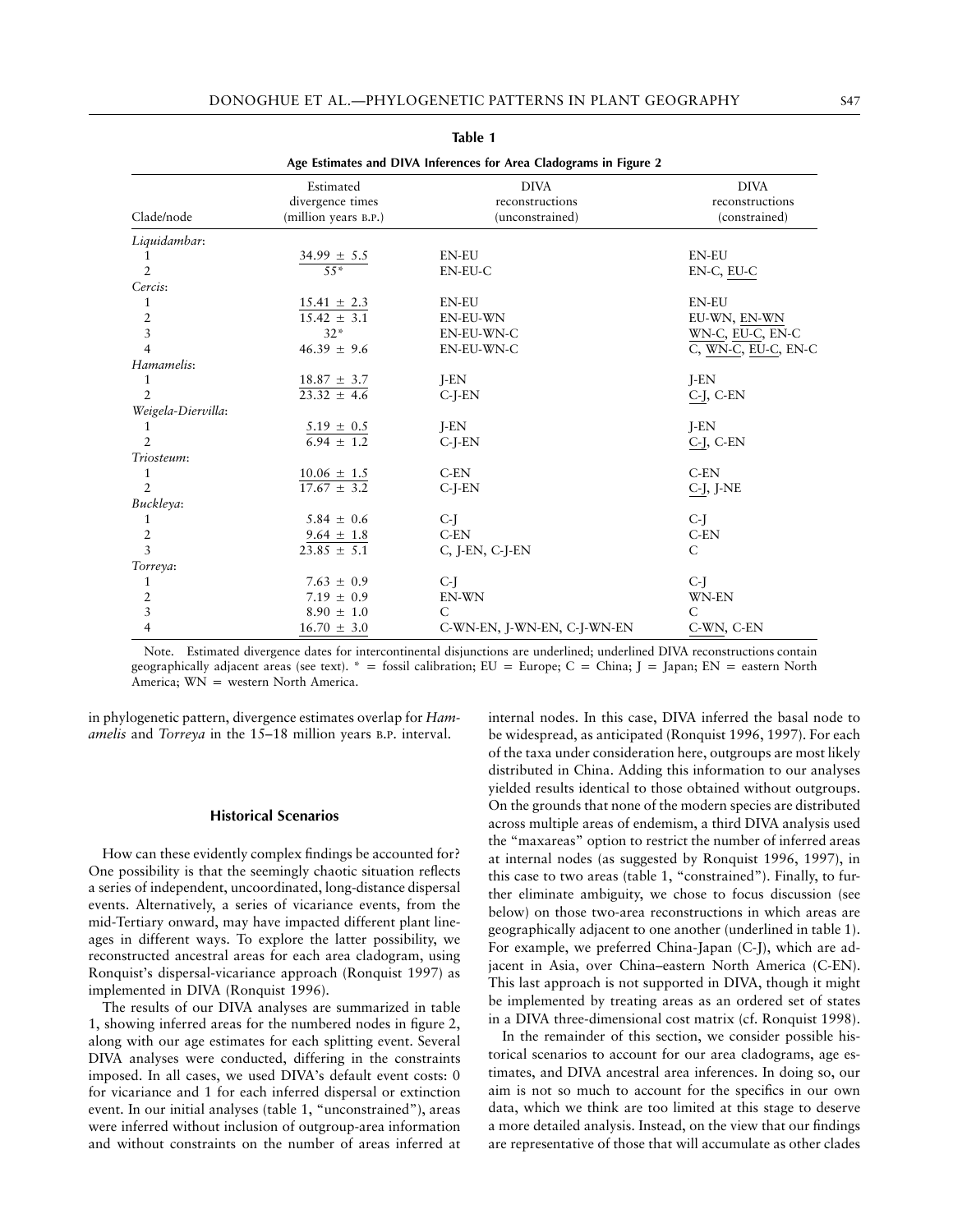

**Fig. 3** Estimated divergence times for seven taxa discussed in the text (see fig. 2; table 1) plotted against Tertiary time in millions of years B.P. Atlantic-track taxa: *Liq* = *Liquidambar*; *Cer* = *Cercis*. Pacific-track taxa: *Ham* = *Hamamelis*; *W-D* = *Weigela-Diervilla*;  $Tri = Triosteum; Buc = Buckleya; Tor = Torreya$ . Dot shading indicates phylogenetic pattern: open =  $C(EU, EN)$ ; black =  $C(J, EN)$ ; gray =  $J(C, EN)$ ; stippled =  $(C, J)EN$ .

are studied in detail, our aim is only to highlight the processes that might account for such patterns.

## *Atlantic-Track Clades*

For *Liquidambar*, it would be reasonable to postulate dispersion along the North Tethys during the Eocene (Tiffney 1985*a*), followed by differentiation between Chinese and Eurasian/North American forms, and then divergence between the European and the North American species by the Early Oligocene. In contrast, although *Cercis* may have been widespread around the Northern Hemisphere by the beginning of the Oligocene, we infer that differentiation between the Chinese and the European/North American species did not occur until the Miocene. Likewise, the split in *Cercis* between the European and North American species occurred much later than in *Liquidambar* (fig. 3), implying either continued exchange across the North Atlantic or extinction and long-distance dispersal between eastern North America and Europe. Although geological and climatological reconstructions argue against North Atlantic dispersion for most plants after the Eocene, Tiffney (2000; also see Manchester 1999) highlighted similarities between the biotas of Europe and eastern North America during the Oligocene and Miocene and the possibility of continued exchange into the Miocene for plants that could tolerate higher-latitude climates. Tiffney (2000) further suggested that such exchange may have been most likely from east to west (with the prevailing winds) for plants with wind-dispersed fruits. This might apply to *Cercis* (see Davis et al. 2001).

Studies of other possible Atlantic-track taxa are needed to test whether disjunctions between Europe and North America were rare or common into the Miocene and whether there are life-history or dispersal correlates of the *Cercis* pattern. Alternatively, it may emerge that some modern Atlantic-track distributions were established partly via Beringian dispersion. For *Cercis*, this possibility is suggested by some of the constrained DIVA optimizations.

#### *Pacific-Track Clades*

Two of the patterns—C(J,EN) and J(C,EN)—suggest some diversification within Asia prior to the Old World–New World split. Our constrained DIVA analyses are consistent with the genesis of these two patterns as illustrated in figure 4, where panels *a*, *b*, *c*, and *d* show a sequence of events resulting in C(J,EN), and panels *a*, *b*, *e*, and *f* yield J(C,EN). These patterns are similar in envisioning differentiation within Asia between a more southern and western Chinese species and a more northern and eastern Japanese, Korean, and northeastern Chinese species. They also both involve vicariance through Beringia, probably in response to a climate shift that eliminated northern and western North American populations. They differ in whether dispersion through Beringia involved the Japanese/Korean species (fig. 4*c*) or the Chinese species (fig. 4*e*).

Our age estimates appear to rule out the possibility that the two different phylogenetic patterns reflect vicariance events that occurred at two different time periods. Although the J(C,EN) pattern seen in *Triosteum* and *Buckleya* could reflect response to a single vicariance event, the C(J,EN) pattern appears to have been established at quite different times in *Hamamelis* and in *Weigela-Diervilla*. In this case, at least, the data suggest iterated dispersion/vicariance through Beringia of a Japanese/Korean species. Although we do not see evidence in our present data set of the C(J,EN) and the J(C,EN) pattern being established during the same time period (i.e., fig. 4*c* and 4*e* occurring more or less simultaneously), we see no reason why this could not happen and expect such examples to be recovered in future studies.

To account for the *Torreya* pattern—(C,J)(WN,EN)—and similar patterns reported by Xiang et al. (1998*b*, 2000), dispersion and vicariance through Beringia may have occurred first, before diversification within either the Old World or the New World. In *Torreya*, we infer that dispersion occurred in the same general time period as it did in *Hamamelis* (and *Cercis*), but it should be clear that this pattern could also have originated at other times, whenever climate shifts allowed dispersion.

Although the Pacific-track events that we have just outlined may seem complex, they reduce to a fairly simple general process. Beringian vicariance events are envisioned during several different time periods, acting on geographic distributions attained in different ways and at different times in different clades. The idea of iterative dispersion and vicariance through Beringia recalls the "East of Eden" hypothesis (or, perhaps more intuitively, what might be called the "out of Asia" hypothesis) developed by Beard (1998) to explain area cladograms for a variety of placental mammal clades. Although our models are similar in structure, it is important to appreciate that Beard's (1998) examples involve earlier time periods (late Paleocene to early Eocene). Taken together, our findings suggest that geological and climatic shifts have promoted repeated episodes of biotic interchange and isolation between Asia and North America throughout the Tertiary. For the plant groups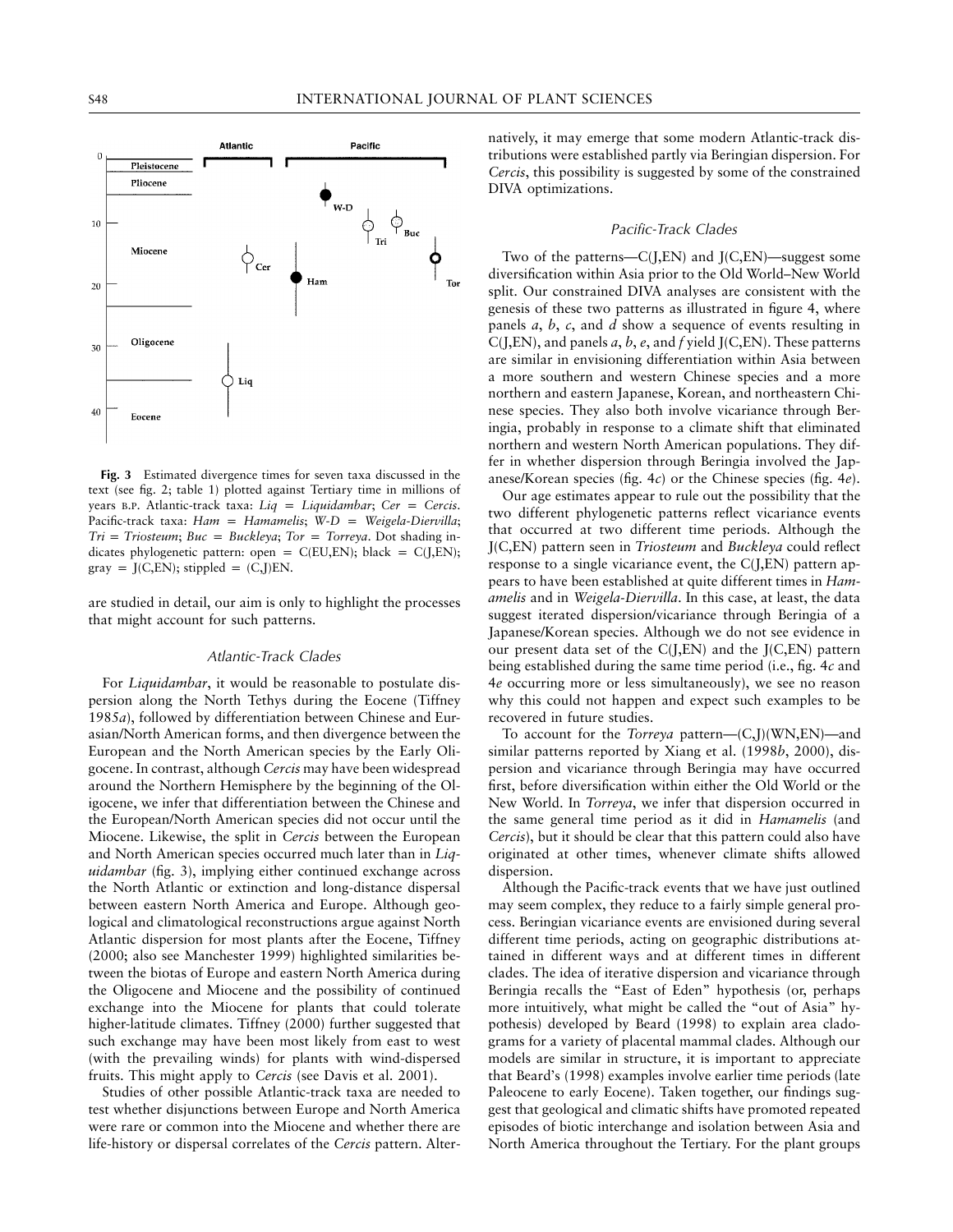

**Fig. 4** Hypothetical events yielding area cladograms C(J,EN) and J(C,EN). Both sequences begin with diversification within Asia (*a*, *b*). Dispersion and vicariance involving a Japanese species results in C(J,EN) (*c*, *d*). Dispersion and vicariance involving a Chinese species results in J(C,EN) (*e*, *f*). Dispersion and vicariance may or may not have occurred at the same time in *a*, *c*, and *e*.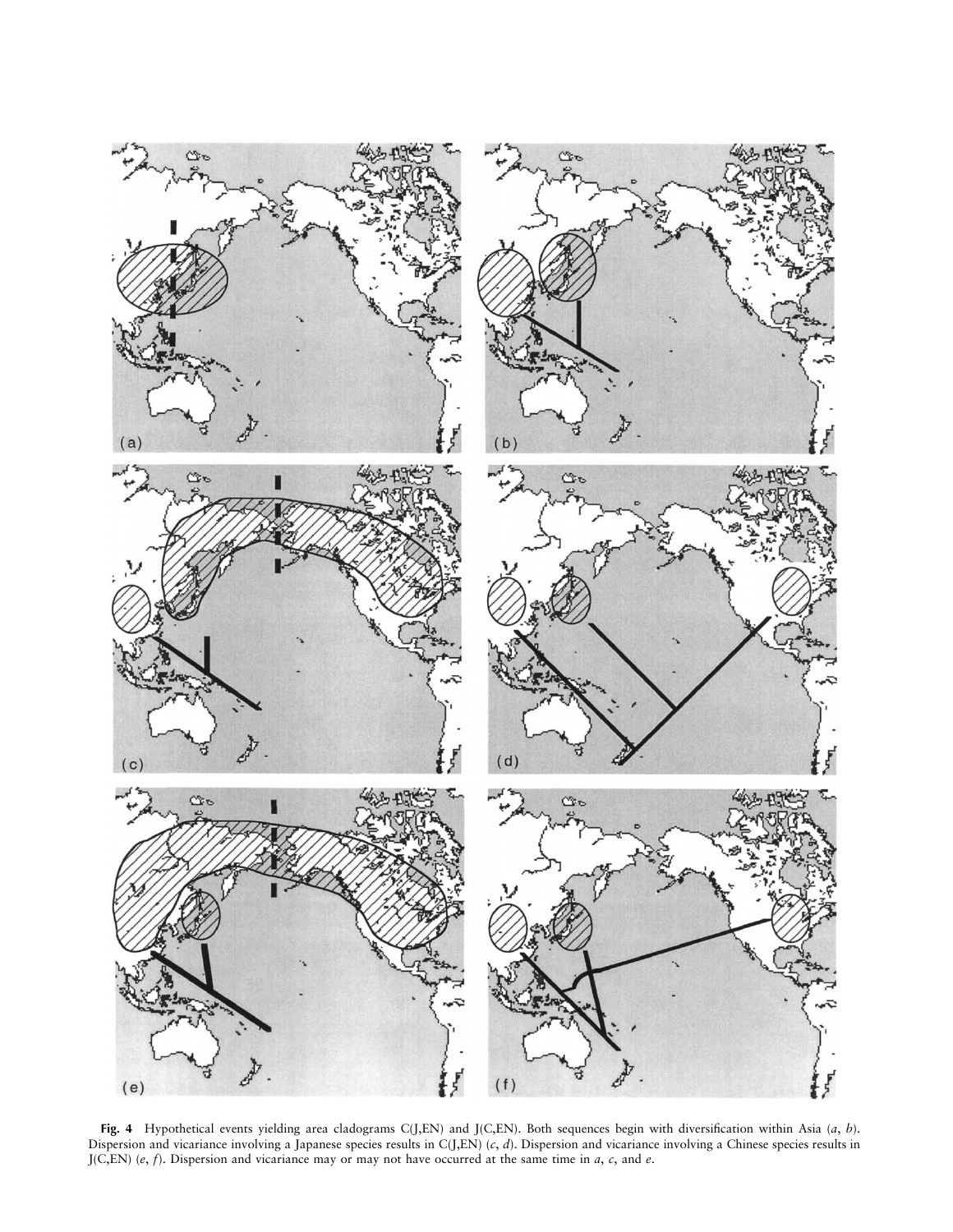we have considered, and those discussed by Xiang et al. (1998*b*, 2000), the relevant time period appears to be from the Oligocene onward and, even more importantly, from the Miocene. However, we would not be surprised if other lineages showed even earlier connections. Similarly, we anticipate the discovery of more recent interchanges in mammals and other animal groups.

# **Discussion and Conclusions**

The seven phylogenetic studies summarized here demonstrate a wide range of relationships among major areas of endemism around the Northern Hemisphere. The two Atlantic-track taxa are similar in that the European and North American species are more closely related to one another than they are to the Asian species. However, only the age estimates for *Liquidambar* are readily accommodated by prevailing ideas on the availability of the North Atlantic dispersion pathway. Among the Pacific-track clades, we have recovered examples of each of the possible relationships involving China, Japan, and eastern North America. Furthermore, and consistent with previous findings (Xiang et al. 1998*b*, 2000), our age estimates indicate significant variation within and among the phylogenetic patterns, with Old World–New World divergence times occurring from the early Miocene to the Pliocene. These results confirm the expectation based on geological, climatological, and paleoecological evidence that the history of the Northern Hemisphere has been complex, with repeated shifts in the factors responsible for vicariance. They also highlight the possibility, for both the Atlantic and Pacific tracks, of significant intercontinental exchange occurring more recently than is often implied in the paleontological literature.

We note that although theoretical and empirical vicariance biogeographic studies have tended to downplay knowledge of the absolute timing of divergence events (e.g., note the lack of discussion in recent reviews, such as Morrone and Crisci 1995 and Humphries and Parenti 1999), we believe that such information is crucial (also see Grande 1985; Sanmartin et al. 2001). This is especially the case where, as in the Northern Hemisphere, diversification in different clades appears to have spanned a long and repeating series of vicariance events. In future studies, we hope it will be possible to sort clades into categories for comparison based directly on age estimates, as opposed to the initial sorting done here on the basis of geographical tracks, which evidently provides too rough of a surrogate for actual ages. We also look forward to the development of better methods to identify general patterns across sets of area cladograms for which age estimates have been made (for a start along these lines, see Sanmartin et al. 2001).

It is important to stress, however, that conclusions about timing rest directly on the accuracy of estimated ages. Methods for estimating divergence times have, fortunately, received renewed attention (e.g., see Sanderson 1997, 1998; Huelsenbeck et al. 2000), but there is much work to be done. In the present context, it is critical to bear in mind that we are estimating minimum divergence times, which means that actual splitting events might have occurred well before the estimated ages. While a maximum bound can confidently be set in some cases by reference to well-documented Earth history events (e.g., we might reject estimated ages for angiosperm clades that predate evidence of life on land), in practice this relies on extension over long time periods of locally estimated rates of molecular evolution. Our experiments with such an approach are somewhat troubling. Even when a molecular clock cannot be rejected, we have sometimes found that realistic placement of a well-studied fossil yields rates of evolution that, when extended backward in time, lead to unrealistically old branching events. For example, placement of the *Cercis* fossil at any node in the *Cercis* tree implies pre-Cretaceous origination for the major lineages of legumes (also see Davis et al., 2001). This problem may be quite general (e.g., conflicts involving the Cambrian explosion and the timing of the evolution of birds and mammals; see Cooper and Fortey 1998) and could indicate significant changes in the rate of molecular evolution associated with the radiation of major clades.

Although our results rule out any simple explanation, we remain optimistic about achieving a coherent historical account for all of the evidence. As we have shown, a scenario involving initial diversification within Asia, followed by iterated episodes of migration and vicariance, can bring order to a pattern that initially appears chaotic. Testing this model, and establishing the number and timing of dispersal-vicariance episodes, will require many additional phylogenetic studies of taxa with species endemic to the relevant areas. Fortunately, there are many appropriate clades remaining to be examined (e.g., see Li 1952; Wen 1999), many of which also have a fossil record (e.g., see Manchester 1999).

With respect to evaluating such scenarios, however, it will be especially important to bear in mind the possible impacts of extinction. For example, although we have highlighted the idea of some diversification taking place within Asia before dispersion to the New World, it is possible that the relevant phylogenetic patterns instead reflect undetected extinction of the New World representatives of basal clades. Clearly, the most compelling results will be obtained when a reasonable fossil record exists and when fossil species can be placed with confidence in a phylogenetic context.

Finally, our studies highlight limitations in our knowledge of potential vicariance events, especially within Asia over the last 30 million years. More detailed geographic range maps are also badly needed, especially for Asian species, as these, in the context of GIS analyses, should allow a far more sophisticated decomposition of different patterns. So, for example, we are hopeful that alternative tracks will be distinguishable through detailed comparisons of current geographic ranges (cf. the method of Tiffney 1994). In eastern North America, the more northern and high-elevation distributions (e.g., extending down the Appalachians) may imply more recent arrival through Beringia, whereas the more southern, lower-elevation patterns (e.g., on the piedmont and coastal plain of the southern United States) may indicate older North Atlantic dispersion. Likewise, it may be possible to document geographic and ecological correlates of dispersion-vicariance episodes at different times, with some periods allowing migration of plants with a wide range of life forms and tolerances and some accommodating a much more limited set.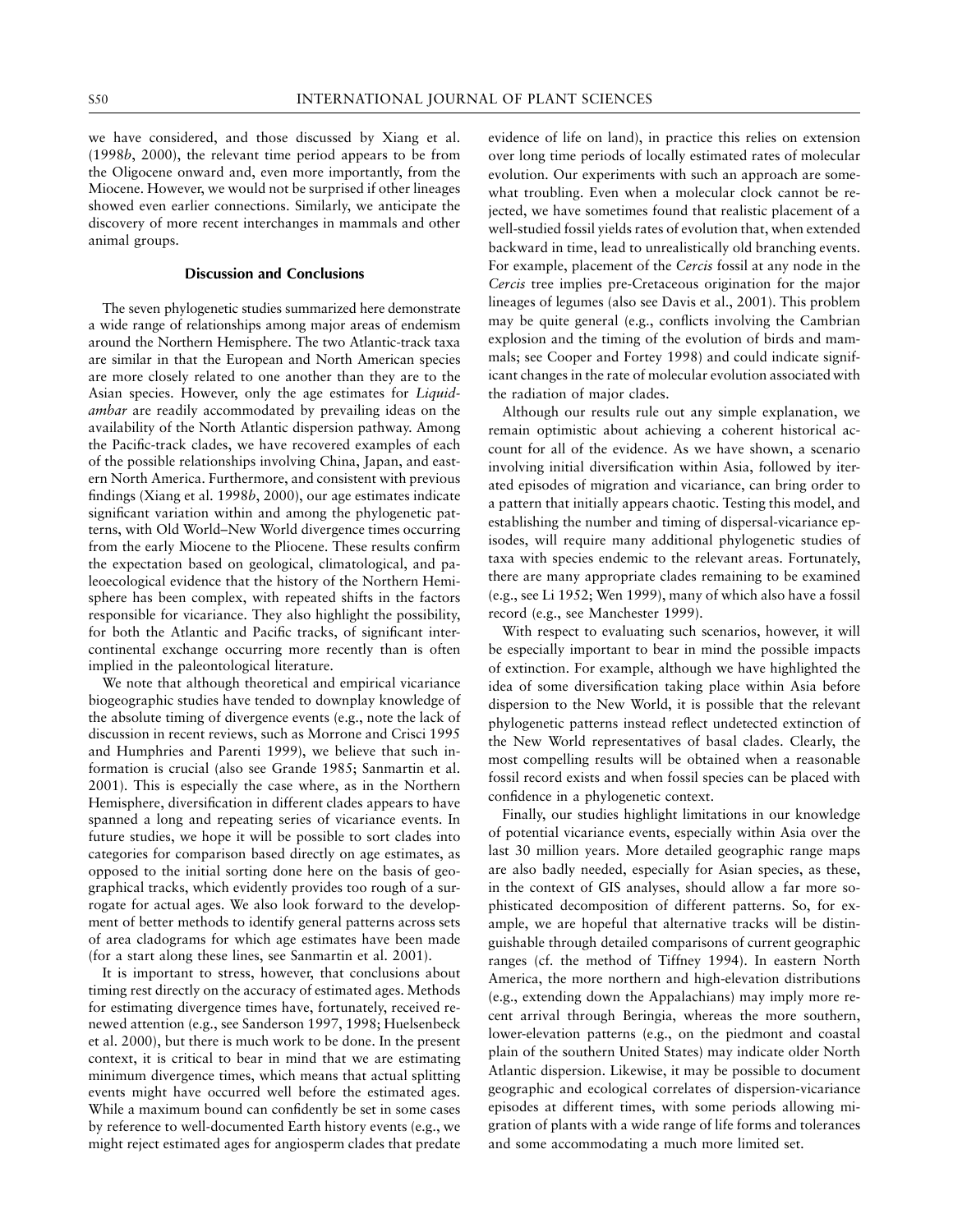#### **Acknowledgments**

We are grateful to the Bay Area Biosystematists and audiences at the International Botanical Congress in St. Louis, Missouri, and the Botany 2000 meeting in Portland, Oregon, for enduring early versions of this material. Other participants in the Portland symposium offered especially valuable comments

#### **Literature Cited**

- Axelrod DI 1975 Evolution and biogeography of Madrean-Tethyan sclerophyll vegetation. Ann Mo Bot Gard 62:280–334.
- Backlund A, MJ Donoghue 1996 Morphology and phylogeny of the order Dipsacales. Chap 4, pages 1–55 *in* A Backlund, ed. Phylogeny of the Dipsacales. PhD diss. Department of Systematic Botany, Uppsala University.
- Baldwin BG, MJ Sanderson 1998 Age and rate of diversification of the Hawaiian silversword alliance (Compositae). Proc Natl Acad Sci USA 95:9402–9406.
- Beard KH 1998 East of Eden: Asia as an important center of taxonomic origination in mammalian evolution. Bull Carnegie Mus Nat Hist 34:5–39.
- Bell CD 2001 PORN\*: a hierarchical likelihood ratio calculator for LINUX. http://pantheon.yale.edu/˜cdb29/pornstar.html. Yale University, New Haven, Conn.
- Boufford DE, SA Spongberg 1983 Eastern Asia–Eastern North American phytogeographical relationships—a history from the time of Linnaeus to the twentieth century. Ann Mo Bot Gard 70:423–439.
- Cheng I, RG Nicolson, K Tripp, SM Chaw 2000 Phylogeny of Taxaceae and Cephalotaxaceae inferred from chloroplast *mat*K and nuclear rDNA ITS region. Mol Phylogenet Evol 14:353–365.
- Cooper A, R Fortey 1998 Evolutionary explosions and the phylogenetic fuse. Trends Ecol & Evol 13:151–156.
- Crisp MD, HP Linder, PH Weston 1995 Cladistic biogeography of plants in Australia and New Guinea: congruent patterns reveal two endemic tropical tracks. Syst Biol 44:457–473.
- Cunningham CW, TM Collins 1994 Developing model systems for molecular biogeography: vicariance and interchange in marine invertebrates. Pages 405–433 *in* B Schierwater, B Streit, GP Wagner, R DeSalle, eds. Molecular ecology and evolution: approaches and applications. Birkhauser, Basel.
- Davis CC, PW Fritsch, J Li, MJ Donoghue 2001 Phylogeny and biogeography of *Cercis* (Fabaceae): evidence from chloroplast *ndh*F and nuclear ribosomal ITS sequences. Syst Bot (in press).
- Endress PK, EM Friis 1991 *Archhamamelis*, hamamelidalean flowers from the Upper Cretaceous of Sweden. Plant Syst Evol 175:101–114.
- Enghoff H 1995 Historical biogeography of the Holarctic: area relationships, ancestral areas, and dispersal of non-marine animals. Cladistics 11:223–263.
- Felsenstein J 1981 Evolutionary trees from DNA sequences: a maximum likelihood approach. J Mol Evol 17:368–376.
- Florin R 1963 The distribution of conifers and taxad genera in time and space. Acta Horti Bergiani 20:121–312.
- Friis EM, PR Crane 1989 Reproductive structures of Cretaceous Hamamelidae. Pages 155–174 *in* PR Crane, S Blackmore, eds. Evolution, systematics, and fossil history of the Hamamelidae. Vol 1. Clarendon Press, Oxford.
- Fritsch PW 1996 Isozyme analysis of intercontinental disjuncts within *Styrax* (Styracaceae): implications for the Madrean-Tethyan hypothesis. Am J Bot 83:342–355.
- Goldman N 1993 Statistical tests of models of DNA substitution. J Mol Evol 36:182–198.
- Gould KR, MJ Donoghue 2000 Phylogeny and biogeography of *Triosteum* (Caprifoliaceae). Harv Pap Bot 5:157–166.
- Graham A 1972 Outline of the origin and historical recognition of

kindly provided paleobotanical expertise, and Mike Sanderson offered insights on estimating divergence times. Peter Crane, Chuck Davis, Peter Fritsch, and Brian Moore provided very helpful reviews of the manuscript. Finally, we are grateful to the other authors of the phylogenetic articles we have highlighted here and to everyone who helped with those studies.

on this work; in particular, Steve Manchester and Bruce Tiffney

floristic affinities between Asia and eastern North America. Pages 1–18 *in* A Graham, ed. Floristics and paleofloristics of Asia and

- eastern North America. Elsevier, Amsterdam. Grande L 1985 The use of paleontology in systematics and biogeography, and a time control refinement for historical biogeography. Paleobiology 11:234–243.
- Gray A 1840 Dr. Siebold, Flora Japonica; sectio prima. Plantas ornutai vel usui inservientes; digessit Dr. J. G. Zuccarini: asc. 1–10, fol. (a review). Am J Sci 39:175–176.
- 1859 Diagnostic characters of phanerogamous plants, collected in Japan by Charles Wright, botanist of the U. S. North Pacific Exploring Expedition, with observations upon the relations of the Japanese flora to that of North America, and other parts of the Northern Temperate Zone. Mem Am Acad Arts Sci, NS, 6:377–453.
- Hara H 1983 A revision of the Caprifoliaceae of Japan with reference to allied plants in other districts and the Adoxaceae. Academia Scientific Books, Tokyo.
- Herendeen PS, WL Crepet, DL Dilcher 1992 The fossil history of the Leguminosae: phylogenetic and biogeographic implications. Pages 303–316 *in* PS Herendeen, DL Dilcher, eds. Advances in legume systematics. Pt 4. Royal Botanic Gardens, Kew.
- Hoey MT, CR Parks 1991 Isozyme divergence between eastern Asian, North American, and Turkish species of *Liquidambar* (Hamamelidaceae). Am J Bot 78:938–947.
- Huelsenbeck JP, B Larget, DL Swofford 2000 A compound Poisson process for relaxing the molecular clock. Genetics 154:1879–1892.
- Humphries CJ, LR Parenti 1999 Cladistic biogeography. 2d ed. Interpreting patterns of plant and animal distributions. Oxford University Press, New York.
- Judd WS, RW Sanders, MJ Donoghue 1994 Angiosperm family pairs—preliminary phylogenetic analyses. Harv Pap Bot 5:1–51.
- Kelly LM 1998 Phylogenetic relationships in*Asarum*(Aristolochiaceae) based on morphology and ITS sequences. Am J Bot 85:1454–1467.
- Kim YD, SH Kim 1999 Phylogeny of *Weigela* and *Diervilla* (Caprifoliaceae) based on nuclear rDNA ITS sequences: biogeographic and taxonomic implications. J Plant Res 112:331–341.
- Li H 1952 Floristic relationships between eastern Asia and eastern North America. Trans Am Philos Soc 42:371–429.
- Li J, AL Bogle, MJ Donoghue 1999*a* Phylogenetic relationships in the Hamamelidoideae inferred from sequences of *trn* non-coding regions of chloroplast DNA. Harv Pap Bot 4:343–356.
- Li J, AL Bogle, AS Klein 1997 Interspecific relationships and genetic divergence of the disjunct genus *Liquidambar* (Hamamelidaceae) inferred from DNA sequences of plastid gene *mat*K. Rhodora 99: 229–240.
- 1999*b* Phylogenetic relationships of the Hamamelidaceae inferred from sequences of the internal transcribed spacers (ITS) of nuclear ribosomal DNA. Am J Bot 86:1027–1037.
- Li J, AL Bogle, AS Klein, MJ Donoghue 2000 Phylogeny and biogeography of *Hamamelis* (Hamamelidaceae). Harv Pap Bot 5:171–178.
- Li J, DE Boufford, MJ Donoghue 2001*a* Phylogenetics of *Buckleya* (Santalaceae) based on ITS sequences of nrDNA. Rhodora 103: 137–150.
- Li J, CC Davis, MJ Donoghue, S Kelley, P Del Tredici 2001*b* Phylogenetic relationships of *Torreya* (Taxaceae) inferred from se-